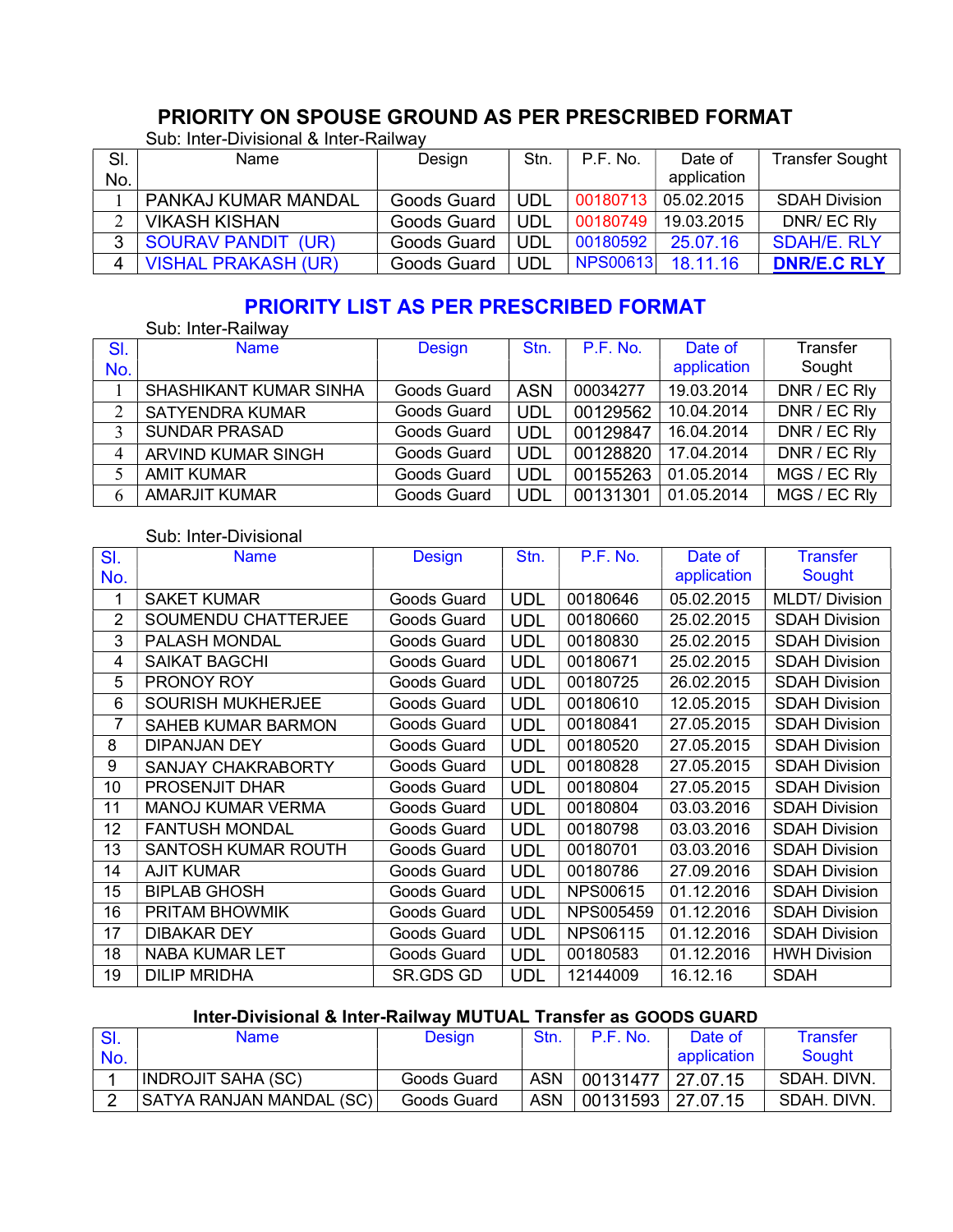| ARVIND KUMAR PATHAK (UR) | Goods Guard | UDL        | $\mid$ 00132378 $\mid$ 31.08.15 | BSB/N.E. Rly. |
|--------------------------|-------------|------------|---------------------------------|---------------|
| RAVINDRA KUMAR           | Goods Guard | <b>UDL</b> | $\mid$ 00180865   26.11.15      | ALD/ N.C.RIV  |

### Inter-Divisional & Inter-Railway MUTUAL Transfer as Sr.GOODS GUARD

| nSI. | Name                       | Design          | Stn.       | P.F. No. | Date of     | Transfer            |
|------|----------------------------|-----------------|------------|----------|-------------|---------------------|
| No.  |                            |                 |            |          | application | Sought              |
|      | <b>SURESH TOPPO</b>        | Sr. Goods Guard | <b>UDL</b> | 00046541 | 13.07.16    | RANCHI/             |
|      | (On reversion)             |                 |            |          |             | S.E.RI <sub>V</sub> |
| 2    | <b>RAJ KUMAR RAJBHAR</b>   | Sr. Goods Guard | <b>ASN</b> | 00034629 | 05.09.16    | DHN/E.C. Rly        |
| 3    | DHARAM SINGH MEENA         | Sr. Goods Guard | <b>UDL</b> | 00129770 | 15.09.16    | ALD/N.C.Rly         |
|      | (On reversion)             |                 |            |          |             |                     |
|      | <b>MALKHAN SINGH MEENA</b> | SR.GDS GD       | <b>UDL</b> | 61202976 | 19.12.16    | <b>BHOPAL/WCR</b>   |

#### INTRA DIVISIONAL OWN REQUEST TRANSFER PRIORITY POSITION OF GOODS GUARD

| SI.            | Name                             | שי וחטט טשטע<br>Design | Stn. | P.F. No.        | Date of         |            | Transfer     |
|----------------|----------------------------------|------------------------|------|-----------------|-----------------|------------|--------------|
| No.            |                                  |                        |      |                 | appli<br>cation | From       | Sought<br>To |
| $\mathbf{1}$   | SANTOSH KUMAR YADAV              | Goods Guard UDL        |      | 00132470        | 15.12.14        | <b>UDL</b> | <b>ASN</b>   |
| $\overline{2}$ | <b>RAJNISH KUMAR</b>             | Goods Guard UDL        |      | 00132524        | 31.01.15        | <b>UDL</b> | <b>ASN</b>   |
| 3              | <b>GOBIND MAHATO</b>             | Goods Guard UDL        |      | 12045305        | 16.03.16        | <b>UDL</b> | <b>MDP</b>   |
| $\overline{4}$ | <b>RAVINDRA KUMAR</b>            | Goods Guard UDL        |      | 00180865        | 01.07.16        | <b>UDL</b> | <b>ASN</b>   |
| 5              | <b>ABHISHEK RANJAN</b>           | Goods Guard UDL        |      | 00180531        | 11.07.16        | <b>UDL</b> | <b>ASN</b>   |
| 6              | <b>ANANTA SINGHA</b>             | Goods Guard UDL        |      | 00180576        | 12.07.16        | <b>UDL</b> | <b>RNG</b>   |
| $\overline{7}$ | <b>KAVINDRA PRASAD</b>           | Goods Guard UDL        |      | <b>NPS10853</b> | 12.07.16        | <b>UDL</b> | <b>RNG</b>   |
| 8              | <b>ALOK KUMAR</b>                | Goods Guard UDL        |      | 00134200        | 16.08.16        | <b>UDL</b> | <b>ASN</b>   |
| 9              | <b>SHIVENDRA KUMAR</b>           | Goods Guard UDL        |      | <b>NPS00605</b> | 19.08.16        | <b>UDL</b> | <b>ASN</b>   |
| 10             | P.P.S. RAO                       | Goods Guard UDL        |      | 12107748        | 03.10.16        | <b>UDL</b> | <b>ASN</b>   |
| 11             | <b>DEBABRATA GHOSH</b>           | Goods Guard UDL        |      | 12098206        | 18.11.16        | <b>UDL</b> | <b>ASN</b>   |
| 12             | <b>DILIP KUMAR</b>               | Goods Guard UDL        |      | <b>NPS05889</b> | 22.02.17        | <b>UDL</b> | <b>ASN</b>   |
| 13             | <b>VIJAY KUMAR</b><br><b>OBC</b> | Goods Guard UDL        |      | 16016985        | 13.04.17        | <b>UDL</b> | <b>ASN</b>   |
| 14             | <b>RAJU PRASAD</b>               | Goods Guard UDL        |      | 0132366         | 13.04.17        | <b>UDL</b> | <b>ASN</b>   |
| 15             | <b>RAJEEV RANJAN</b>             | Goods Guard UDL        |      | J1400244        | 13.04.17        | <b>UDL</b> | <b>ASN</b>   |
| 16             | <b>SUNIL KUMAR HANSDA (ST)</b>   | Goods Guard UDL        |      | 00054847        | 13.04.17        | <b>UDL</b> | <b>ASN</b>   |
| 17             | <b>KALYAN CHOUDHARY</b>          | Goods Guard UDL        |      | 14502898        | 20.04.17        | <b>UDL</b> | <b>ASN</b>   |
| 18             | SANTOSH KR. CHOUDHARY            | Goods Guard UDL        |      | 29800124        | 28.04.17        | <b>UDL</b> | <b>ASN</b>   |
| 19             | PARESH KAIBARTA                  | Goods Guard UDL        |      | 12110425        | 02.05.17        | <b>UDL</b> | <b>ASN</b>   |
| 20             | <b>MD. URFAN ANSARI</b>          | Goods Guard UDL        |      | NPS00614        | 06.05.17        | <b>UDL</b> | <b>MDP</b>   |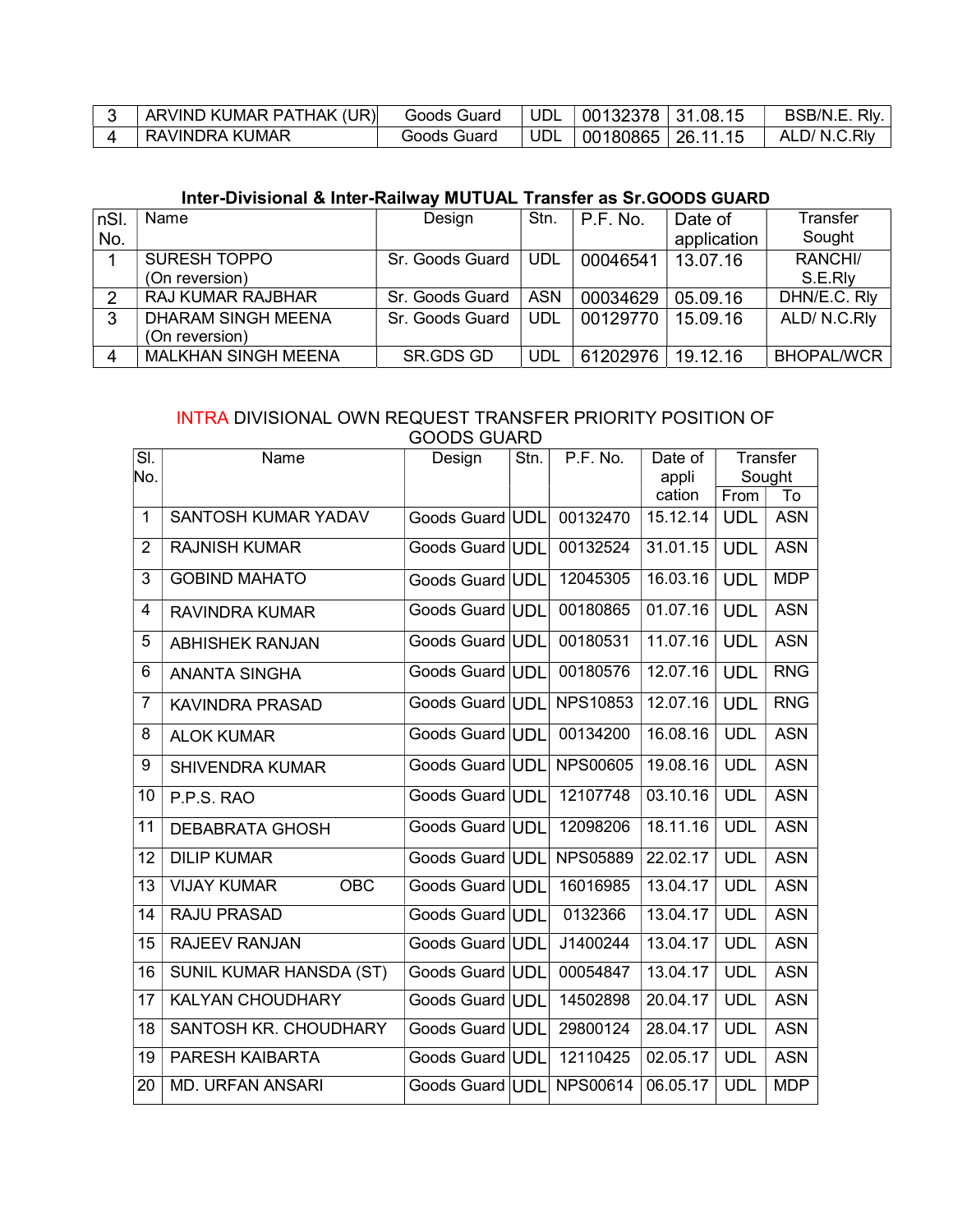| 21 | <b>JIBLAL HANSDA</b>     | Goods Guard UDL | 12097408        | 16.05.17 | <b>UDL</b> | <b>ASN</b> |
|----|--------------------------|-----------------|-----------------|----------|------------|------------|
| 22 | <b>SURESH THAKUR</b>     | Goods Guard UDL | 00011733        | 18.05.17 | <b>UDL</b> | <b>ASN</b> |
| 23 | SATYENDRA KUMAR          | Goods Guard UDL | 00129562        | 18.05.17 | UDL        | <b>ASN</b> |
| 24 | <b>SANJEEV KUMAR</b>     | Goods Guard UDL | <b>NPS11244</b> | 22.05.17 | UDL        | ASN        |
| 25 | MD. IFTIKHAR ANSARI      | Goods Guard UDL | 00155330        | 30.05.17 | UDL        | ASN        |
| 26 | CHANDAN MAJI             | Goods Guard UDL | 00063071        | 15.06.17 | UDL        | <b>STN</b> |
| 27 | <b>VIKASH KR. GUPTA</b>  | Goods Guard UDL | 00141951        | 16.06.17 | UDL        | <b>STN</b> |
| 28 | <b>SAKET KUMAR</b>       | Goods Guard UDL | 00180646        | 16.06.17 | UDL        | <b>ASN</b> |
| 29 | <b>AJAY PRASAD NONIA</b> | Goods Guard UDL | 00129896        | 16.06.17 | UDL        | <b>RNG</b> |